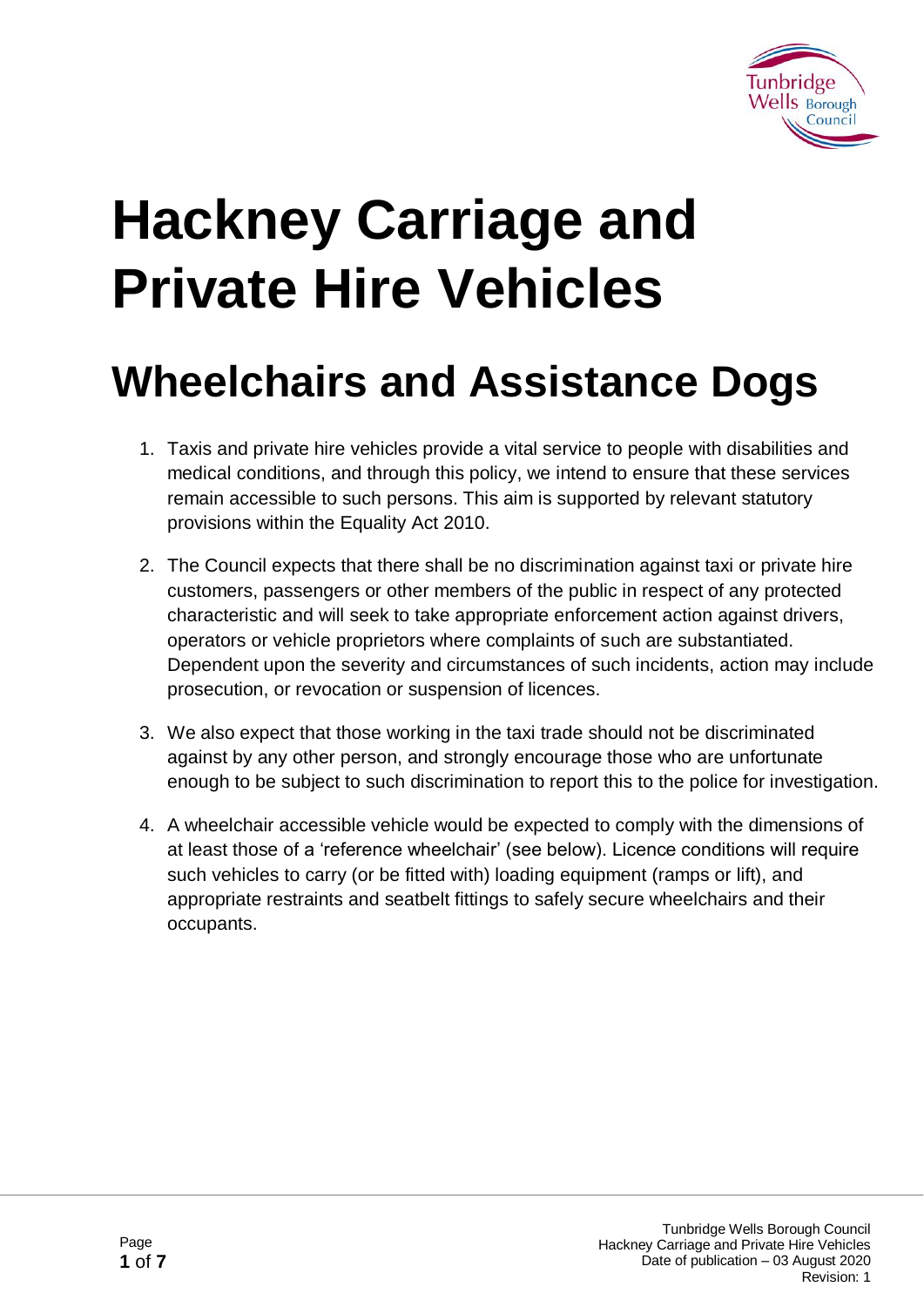5. A 'reference wheelchair' is defined in statute as having the following dimensions:



Length: 1200mm (approx. 48") including footplates

Width: 700mm (28")

Total seated height: 1350mm (54")

Height of footrest: 150mm (6")

- 6. It is anticipated that the above dimensions will cover the majority of manual wheelchairs – however, we recognise that some wheelchairs with specialist functionality, or motorised wheelchairs and mobility scooters, may exceed these dimensions and may not be able to be loaded and carried safely in all designated taxis. In such cases, drivers will be expected to assess whether the passenger can be safely carried in their vehicle, to carry the passenger if their safety and reasonable comfort can be assured, or to assist them in locating a suitable alternative vehicle otherwise, where this is practicable. Such circumstances may constitute a defence to the above-mentioned offence. In all cases, we expect drivers to treat passengers with respect and sensitivity, and to provide a clear explanation as to why they have not been able to convey the passenger.
- 7. Vehicles which cannot load and carry a wheelchair with the dimensions of the above 'reference wheelchair' are likely to be considered unsuitable for licensing, and an application for such refused.
- 8. All licensed hackney carriages and private hire vehicles which can safely carry passengers in a reference wheelchair will be designated under section 167 of the Equality Act 2010, from when they are first licensed. This will mean that drivers of those vehicles will have specific legal duties in respect of passengers in wheelchairs, regardless of whether they have hired the vehicle themselves or are accompanying the hirer, to:
- Carry the passenger while in the wheelchair
- Not to make any additional charge for doing so
- If the passenger chooses to sit in a passenger seat, to carry the wheelchair
- To take such steps as are necessary to ensure that the passenger is carried in safety and reasonable comfort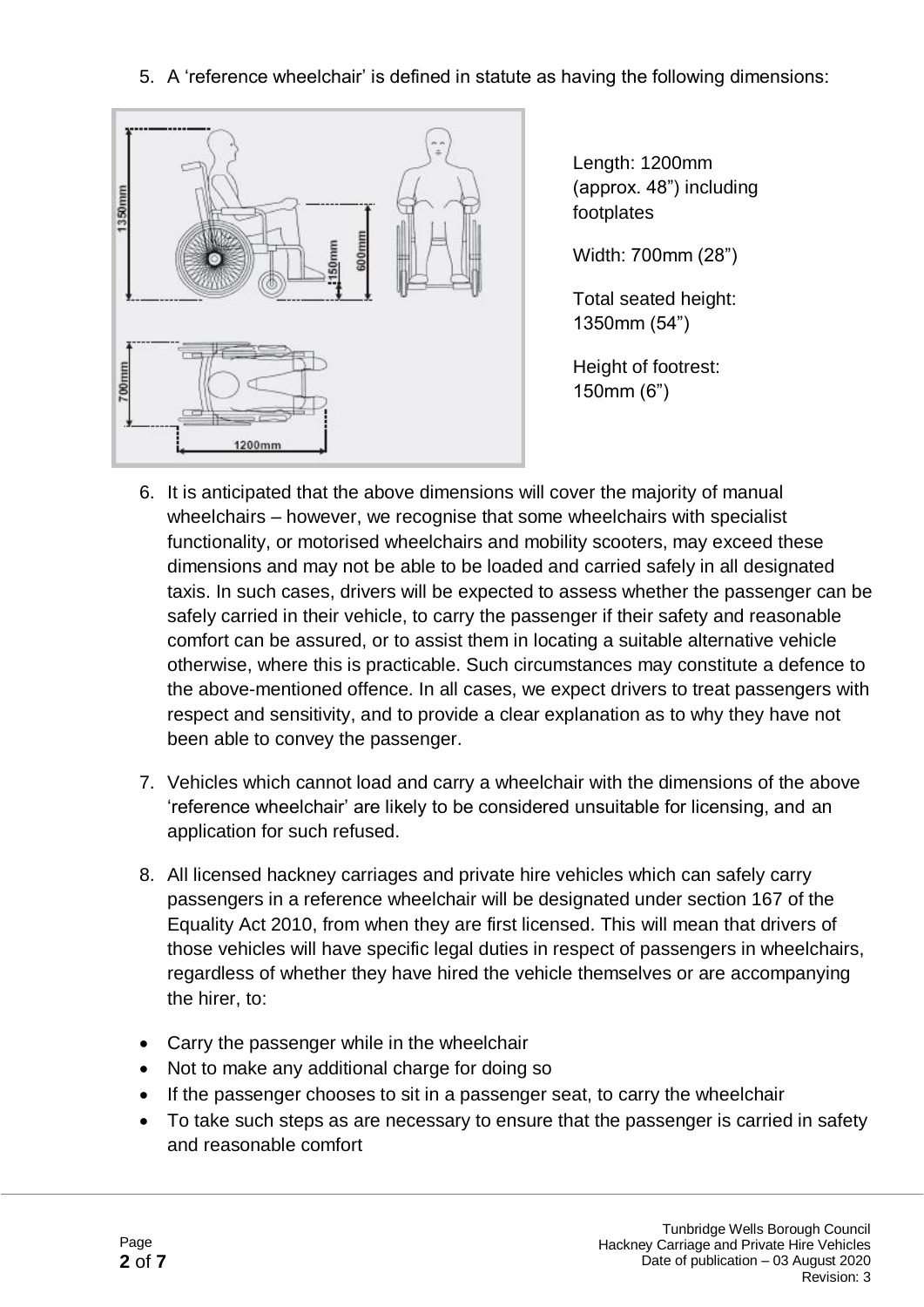- To give the passenger such mobility assistance as they reasonably require, including assistance:
	- o to enable the passenger to get into or out of the vehicle
	- $\circ$  if the passenger wishes to remain in the wheelchair, to enable the passenger to get into and out of the vehicle while in the wheelchair
	- o to load the passenger's luggage into or out of the vehicle, and
	- $\circ$  if the passenger does not wish to remain in the wheelchair, to load the wheelchair into or out of the vehicle.
- 9. A driver who fails to comply with any of the above duties without valid defence will commit a criminal offence, and may be fined up to £1,000 for each offence on conviction. Offences may also lead to revocation or suspension of taxi licences.
- 10.Vehicle proprietors may appeal against designation of their vehicle to a magistrates' court, and further details will be issued with confirmation of designation.
- 11.A list of designated hackney carriage and private hire vehicles will be maintained and published on our website.
- 12.Wheelchairs should be secured so as to face either forwards or rearwards. Under no circumstances should an occupied wheelchair be secured with the occupant facing the side of the vehicle.
- 13.Drivers of designated vehicles may apply to the Council for an exemption certificate, if they have a medical or physical condition which would mean they could not carry out the above duties safely. Further details on how such applications will be considered are set out below. Where an exemption certificate has been issued and the corresponding notice of exemption is properly displayed in the vehicle, the driver will be exempted from such duties as appropriate. Exemptions are specific to an individual driver, and will not provide a defence for any other driver of a designated vehicle.
- 14.Where a vehicle features mechanical, hydraulic or similar lifting equipment for the purpose of loading and unloading passengers, the Council will have regard to the Lifting Operations and Lifting Equipment Regulations (LOLER), and will require evidence of thorough examination of such equipment by a competent person at least once every six months.
- 15.The following additional conditions will apply to vehicle licences for designated hackney carriages:
	- a. Appropriate Wheelchair Tie-down and Occupant Restraint Systems (WTORS) for securing a 'reference wheelchair' and occupant must be carried in the licensed vehicle at all times, and maintained in good order. Equipment should be clearly labelled to show the level/standard to which tested.
	- b. The vehicle must be fitted with or otherwise carry either a ramp or a lift for loading passengers while seated in a 'reference wheelchair', designed for that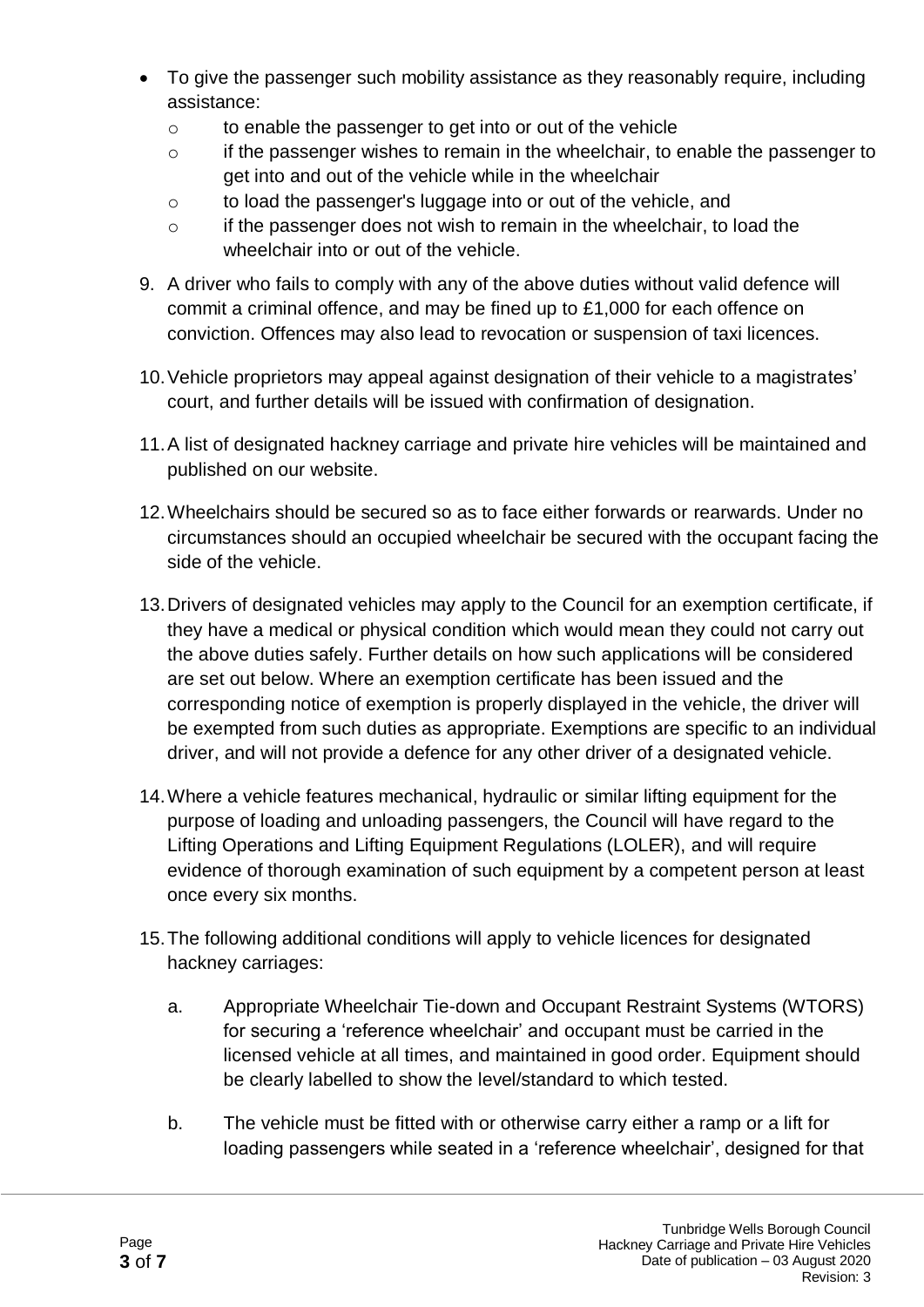specific purpose, maintained in good order, and with visible marked reference to a safe working load (SWL) of at least 250kgs and certification to BS 6109 (or equivalent standard).

- c. All drivers of the licensed vehicle must be trained by the proprietor in the safe usage of the equipment referred to in the preceding paragraphs.
- 16.Hackney carriage taximeters should not be started until all passengers have been loaded and the driver is ready to commence the journey, and should be stopped upon arrival at the destination, before any unloading activities take place. This is in line with Government guidance, which indicates that running the meter while undertaking statutory duties may constitute making an additional charge for the carriage of passengers in wheelchairs, which is prohibited.
- 17.The Council currently maintains a published list of designated wheelchair accessible vehicles, which includes both hackney carriage and private hire vehicles where they have met the criteria set out in paragraph 5 ("reference wheelchair") vehicles. All current and replacement vehicles that meet this reference standard will automatically be incorporated into the published list s167.
- 18.Where a hackney carriage or private hire vehicle that is accessible to passengers in wheelchairs, who are able to transfer from their wheelchair into a seat within the vehicle and the wheelchair can be folded down and placed in the vehicle, will be incorporated into the "Voluntary" published list. Drivers, vehicle proprietors and operators of wheelchair-accessible private hire vehicles may face enforcement action which may include suspension or revocation of licences if they are found to have refused to carry or assist passengers in wheelchairs.

#### **Passengers with assistance dogs**

- 19.All licensed hackney carriages and private hire vehicles are required to carry assistance dogs with their owners, at no additional charge. This duty applies in respect of any dogs which are trained to guide or assist a blind person, a deaf person, a person with a disability or a person with a specified medical condition.
- 20.Private hire operators are also under a duty to take bookings from passengers with assistance dogs, with no additional charge made for carrying the assistance dog.
- 21.Drivers or operators who fail to comply with the above duties will commit a criminal offence, and may be fined up to £1,000 for each offence on conviction. Offences may also lead to revocation or suspension of licences.
- 22.These duties apply equally to dogs provided by charities affiliated with Assistance Dogs UK (See [Link to Assistance Dogs website\)](http://www.assistancedogs.org.uk/), equivalent overseas organisations, or assistance dogs which have been trained by their owners; and regardless of whether the dog is wearing a recognisable harness or jacket, or subject to formal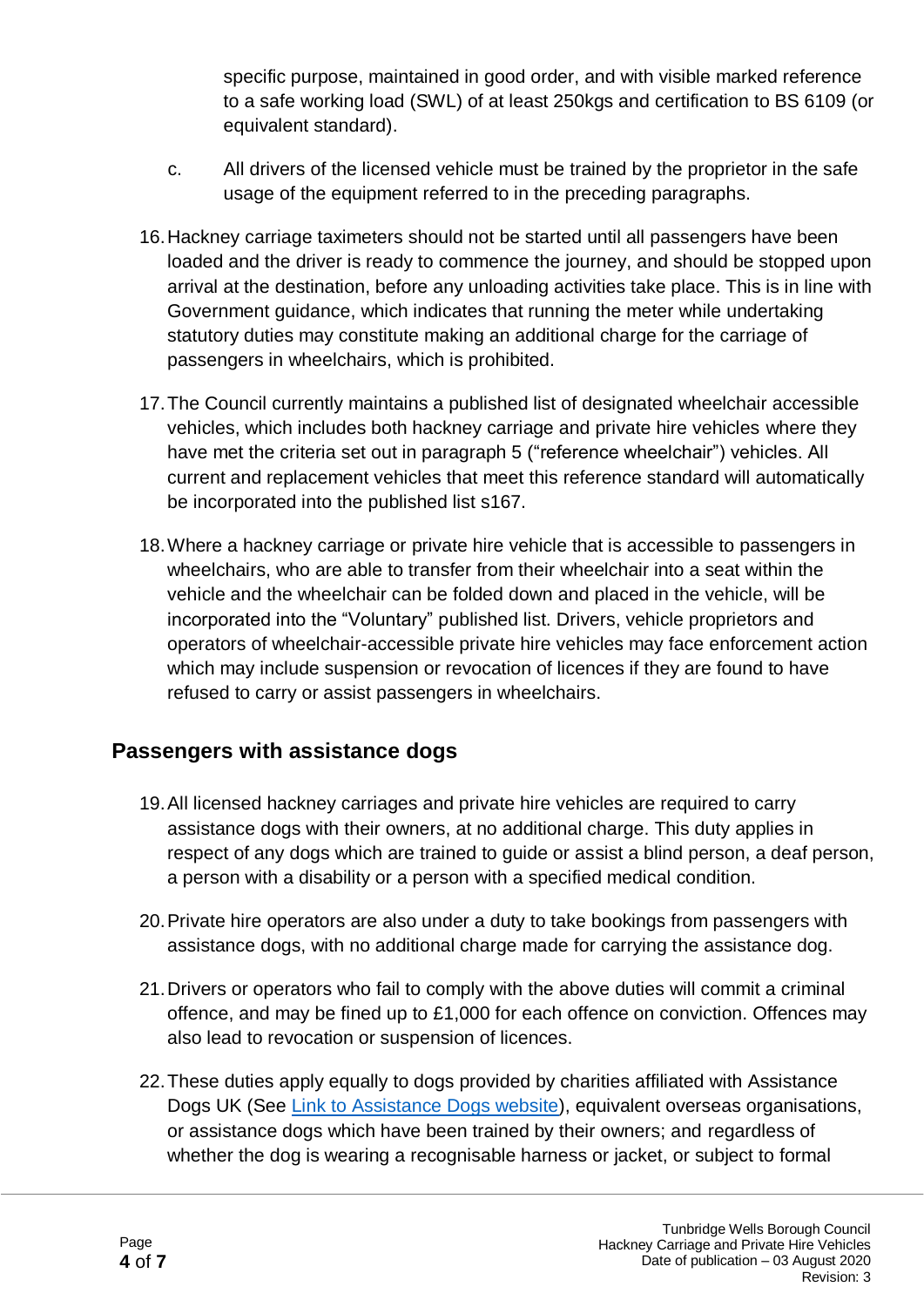certification. Where a prospective passenger informs a driver that a dog they wish to travel with is an assistance dog, this should be accepted at face value.

- 23.Assistance dogs are trained to ride with their owner in the main passenger compartment of a vehicle, usually lying at their feet, and the owner will instruct their dog to enter and exit the vehicle. Passengers with assistance dogs should be asked if they have any preference over which seat they sit in – some may prefer to sit in the front passenger seat of a saloon vehicle, as the larger foot-well can offer more space for the dog to sit in. Drivers should be prepared to provide any other reasonable assistance requested by the passenger; however it is unlikely that assistance dogs will require assistance in entering or exiting most vehicles beyond opening the passenger door. Unless the owner has consented to an assistance dog riding in the back of an estate car, drivers should not try to separate assistance dogs from their owners by insisting that the dog rides in a different part of the vehicle – doing so may cause distress to both the dog and the owner.
- 24.Assistance dogs are bred and selected for their calm nature, and receive substantial specialist training before beginning their roles. They are subject to regular grooming and veterinary health checks. While we recognise that a number of drivers who are not experienced with dogs may feel uneasy at being in such close proximity to one, this does not constitute valid grounds for refusing to carry a passenger with an assistance dog. Similarly, religious beliefs also do not provide grounds for refusing to carry assistance dogs in taxis and private hire vehicles, nor other legal requirements under UK law (*"Guidance from the Muslim Shariat Council in 2002 confirmed that trained assistance dogs may accompany disabled people in taxis and private hire vehicles managed or driven by Muslims."* [Transport for London, PCO Notice 01/06]).
- 25.Drivers with a medical condition affected by close proximity to dogs may apply to the Council for an exemption certificate. Further details on how such applications will be considered are set out below. Where an exemption certificate has been issued and is properly displayed in the vehicle, the driver will be exempted from such duties as considered appropriate. Exemptions are specific to an individual driver, and will not provide a defence for any other driver of a vehicle.
- 26.There is no specific legal duty to carry non-assistance dogs (e.g. pet dogs) or other animals in taxis or private hire vehicles, and doing so will remain at the driver's discretion.

## **Exemption certificates**

27.Drivers of hackney carriages and private hire vehicles may apply for an exemption from one or more of the statutory duties described above, if they have a physical or medical condition which would be incompatible with the exercise of those duties, or if it would be unsafe for them to be required to carry out the duties.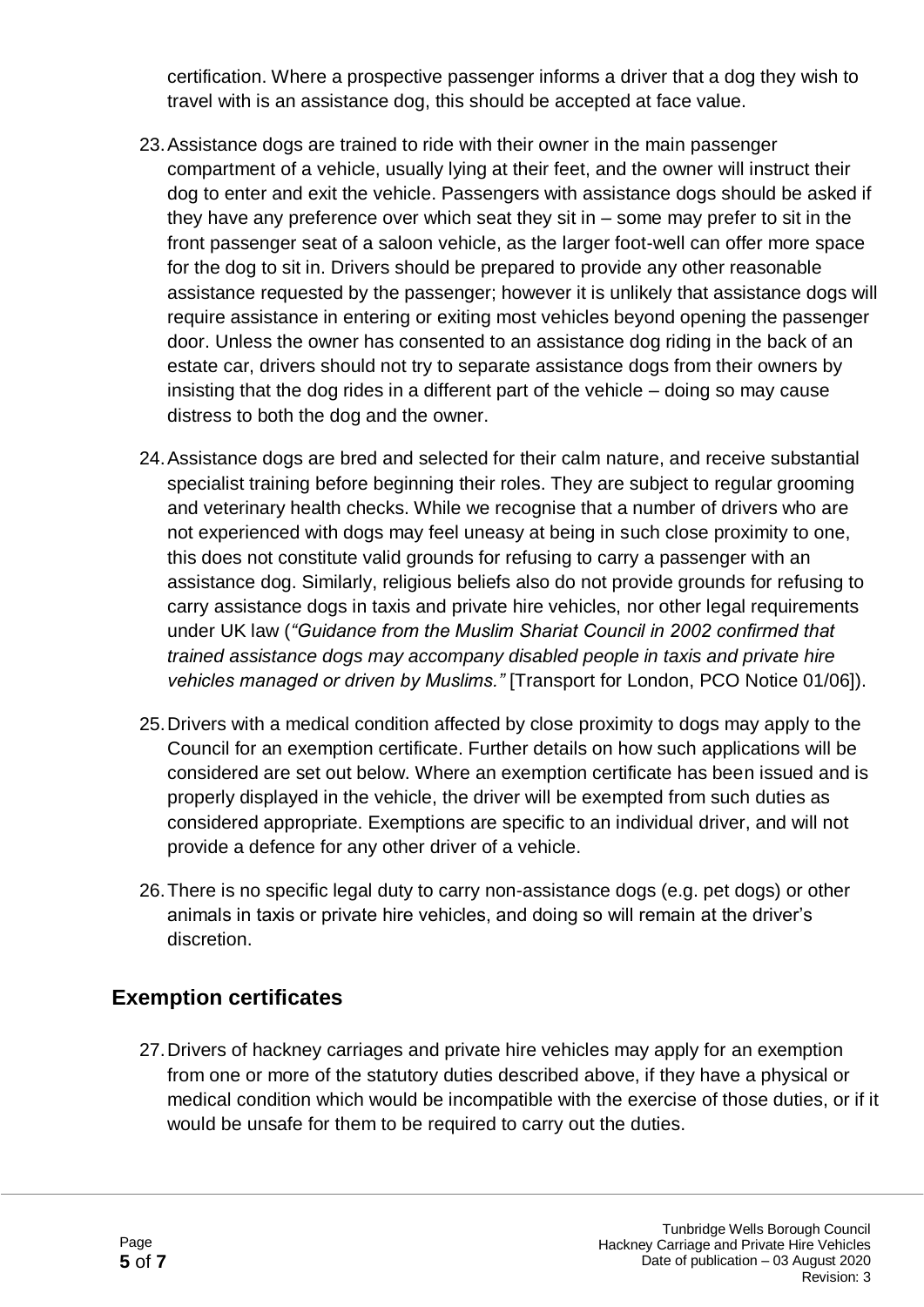- 28.The Council expects that the vast majority of licensed drivers will be able to carry out the duties in full, and as such will require evidence of exceptional circumstances to justify the issue of an exemption certificate. As guidance, only a serious condition which would endanger either the safety or wellbeing of the driver, their passenger(s) or the general public if the duties were strictly enforced, is likely to provide sufficient justification for the issue of an exemption certificate.
- 29.An application form for applying for an exemption certificate is available on request from the Licensing department. This should be completed in full, and submitted with accompanying documents from an appropriate medical professional involved in diagnosis or treatment of the relevant condition, setting out the effect of the condition, the long-term prognosis, and the risk to public safety if an exemption is not granted to the driver. Evidence from a medical professional with no involvement in the diagnosis or treatment of the condition, or from a medical professional with a separate relationship to a driver, is unlikely to be considered acceptable.
- 30.If the Council is not immediately satisfied as to the justification for an exemption certificate, or if further specific queries have arisen from evidence submitted with the application, the driver may be asked to undergo an assessment by an independent medical professional appointed by the Council. The costs of this service may be recharged to the driver concerned.
- 31.Where an allergy or phobia to dogs is cited as grounds for an exemption, we will expect to see evidence of allergen testing results, clinical history, psychological screening results, or similar with an application for exemption. A simple statement that the driver has declared such an allergy or phobia is unlikely to be considered sufficient justification of a medical condition which would warrant the issue of an exemption. A minor allergic reaction which does not affect the driver's ability to safely drive a vehicle or their overall welfare is also unlikely to warrant an exemption.
- 32.Exemption certificates will typically be issued for a fixed period. For a temporary physical or medical condition, this will usually follow advice from the medical professional as to the likely duration of the condition. A driver granted a lifelong exemption may be subject to a requirement for reassessment at the discretion of the Licensing Officer.
- 33.In accordance with the Statutory Regulations, a Notice of Exemption must be exhibited in the prescribed manner while the exempted driver is using it:
	- a) by displaying it
		- i. On the nearside of and immediately behind the windscreen of the vehicle; and
		- ii. In a manner that readily permits its removal;
	- b) so that
		- i. its front is clearly visible from the outside of the vehicle; and